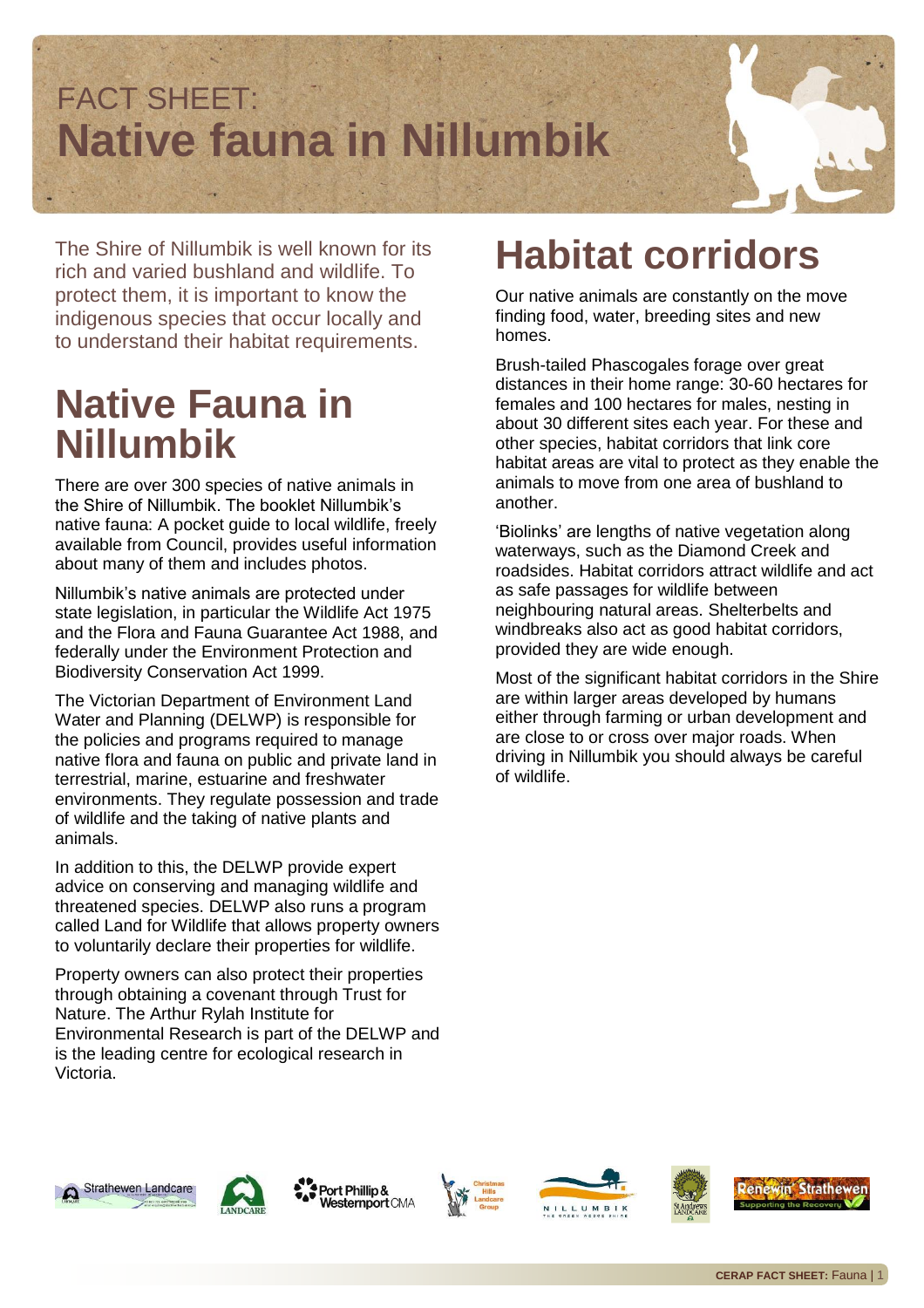#### **Monitoring the fauna on your property**

Nillumbik has a number of threatened fauna and flora which contribute significantly to our biodiversity.

The Shire has been extensively surveyed over the last 30 years and this is reflected in the range of information sources and databases available. However, much of this data is now 20 years old and so it is necessary to access and develop more current information to help guide management.

We acknowledge that flora and fauna surveying is continuing to be actively undertaken in the Shire but this information is rarely accessible and up-todate information is required to assist in the planning of future management works, particularly for threatened flora and fauna.

#### **Report sightings of indigenous flora and fauna**

Any sightings of indigenous flora and fauna, particularly threatened plants or animals, can be submitted to your local Landcare group or to:

Julia Franco

Land Management Officer (Biodiversity)

Nillumbik Shire Council

Julia.Franco@nillumbik.vic.gov.au

Please include as much information as possible, particularly your name, contact details, species name (if known), location of the observation and if possible a photo.

# **What you can do**

You can provide habitat for Nillumbik's native animals by protecting and improving native vegetation on your property, installing nest boxes or hollow logs, and planting indigenous plants to create shelter, habitat corridors and a food source.

Do not use artificial food, such as bird seed, to feed native wildlife as these animals have developed very specific and unique diets and behaviours and altering this can cause problems for them and us.

To help you protect your bushland or undertake revegetation, Nillumbik Shire Council provides landowners with grants through the Land Management Incentive Program for works that may include fencing, revegetation using indigenous species and environmental weed control.

You can also protect our native flora and fauna by placing a [Trust for Nature](http://www.trustfornature.org.au/) conservation covenant on your property title or by participating in the Land [for Wildlife](http://www.dse.vic.gov.au/plants-and-animals/native-plants-and-animals/land-for-wildlife) program through the Department of Environment Land Water and Planning.